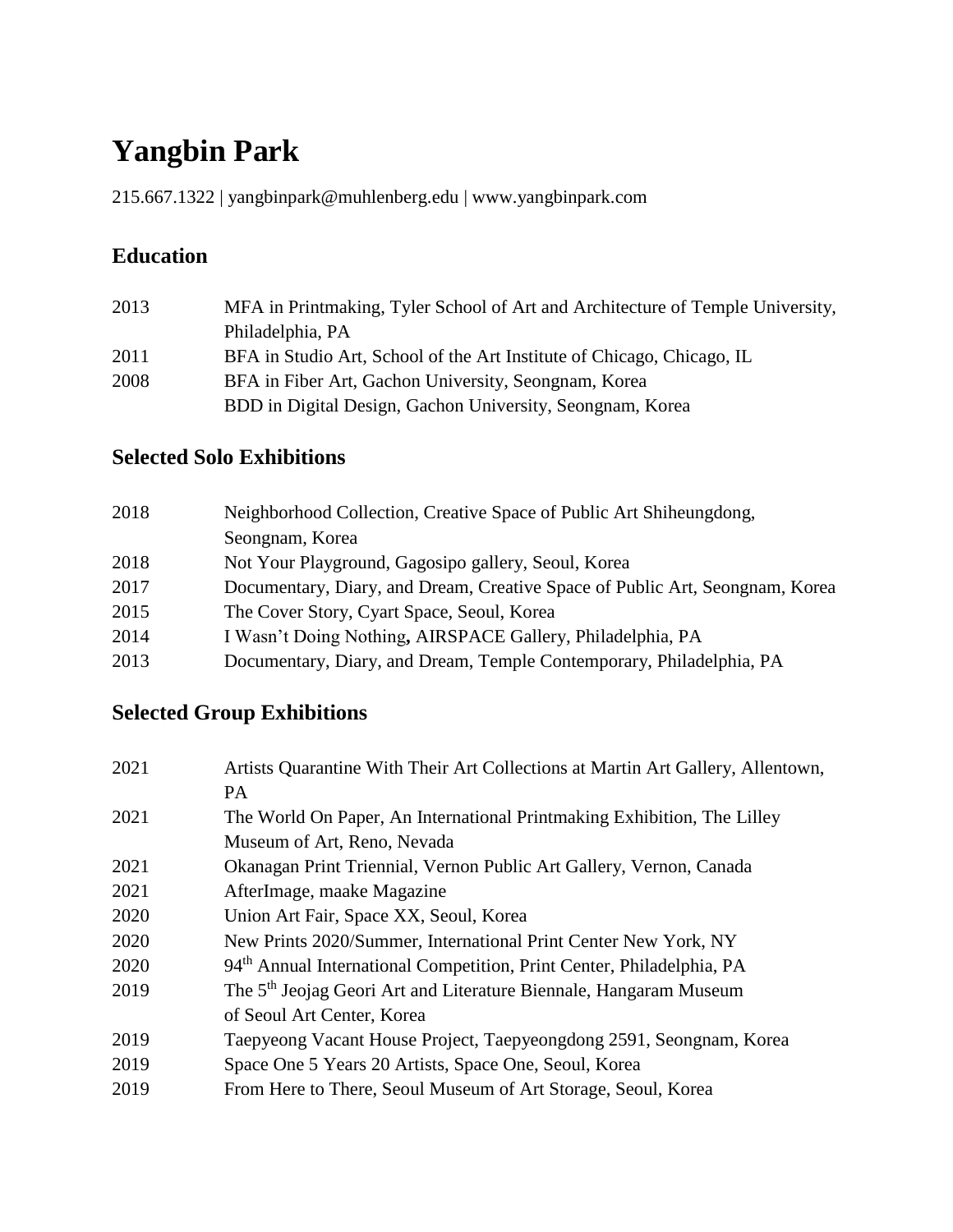| 2019         | From Here to There, Cyartspace, Seoul, Korea                                                                           |
|--------------|------------------------------------------------------------------------------------------------------------------------|
| 2018         | Union Art Fair, S Factory, Seoul, Korea                                                                                |
| 2018         | It's NOW 2018, Mapo Library, Seoul, Korea                                                                              |
| 2017         | The 4 <sup>th</sup> Jeojag Geori Art and Literature Biennale, Hangaram Museum                                          |
|              | of Seoul Art Center, Korea                                                                                             |
| 2017         | It's NOW 2017, Gallery Yiang, Seoul, Korea                                                                             |
| 2017         | MORAK MORAK, Gallery Ilho, Seoul                                                                                       |
| 2017         | Chungnam University Faculty Exhibition, Baekma Art Center, Daejeon, Korea                                              |
| 2017         | A Piece of Life, Gagosipo Gallery, Seoul, Korea                                                                        |
| 2017         | Contemporary Nomadic Artist, Gallery Puesto, Seoul, Korea                                                              |
| 2017         | Traveling Home, Lulu Gallery, Victoria, Australia                                                                      |
| 2016         | Artist and Location, CICA Museum, Gimpo, Korea                                                                         |
| 2016         | SEOUL, Collect Contemporary Arts, De Flore, Seoul, Korea                                                               |
| 2016         | Tree, Landscape, Room, and Balloon, Jadeflower gallery, Seoul, Korea                                                   |
| 2015         | A Thousand Li from Home with Monica Nicolai, Space One, Seoul, Korea                                                   |
| 2015         | Insight Lines, Tyler Stella Elkins Galleries, Philadelphia, IL                                                         |
| 2015         | Contemporary Nomadic Artists, Crude Creatures, Chicago, IL                                                             |
| 2015         | The 4 <sup>th</sup> International Recycling Art Fair, Busan City Hall, Busan, Korea                                    |
| 2015<br>2015 | It's Now, Gallery Yiang, Seoul, Korea                                                                                  |
| 2015         | Insight and Lines, SET Gallery, Philadelphia, PA<br>Drawing Festival Move Move Move, indie art hall GONG, Seoul, Korea |
| 2014         | Neighborhood Workshop, Asian Art Initiative, Philadelphia, PA                                                          |
| 2014         | Under Construction, SOHO20 Gallery, New York, NY                                                                       |
| 2014         | Works on Paper NYC 3, Jeffrey Leder Gallery, New York, NY                                                              |
| 2014         | Mohamed, Jose, Yangbin and Dino, Brandywine Workshop, Philadelphia, PA                                                 |
| 2014         | Force Field Project Make/Shift Makers community, Philadelphia, PA                                                      |
| 2014         | DISPLAY, Fleisher Art Memorial, Philadelphia, PA                                                                       |
| 2014         | MARKED: Drawing Annual, UNFRAMED, Online Exhibition                                                                    |
| 2014         | Saks on 40st, 46 building storefront, Philadelphia, PA                                                                 |
| 2014         | It's the Little Things, 1lb. Gallery, Winchester, VA                                                                   |
| 2014         | 1 <sup>ST</sup> Salon show of 2014, Greenpoint Gallery, New York, NY                                                   |
| 2014         | Pushing Boundaries-Expanding Horizons, Janet Turner Print Museum, Chico, CA                                            |
| 2013         | NURTUREart Benefit 2013, Bernarducci Meisel Gallery, New York, NY                                                      |
| 2013         | 20/92 Video Screening, Ice Box at Crane Arts, Philadelphia, PA                                                         |
| 2013         | 5 <sup>th</sup> Cairo Video Festival Video Art & Experimental Films at Medrar, Cairo, Egypt                            |
| 2013         | Road Trip, University of Michigan Detroit Center, Detroit, MI                                                          |
| 2013         | In Front of Strangers, I Sing, Woodmere Museum of Art, Philadelphia, PA                                                |
| 2013         | Momenta Art Benefit 2013, Momenta Art, New York, NY                                                                    |
| 2013         | AHEM, Ice Box at Crane Arts, Philadelphia, PA                                                                          |
| 2012         | ETHNOSCAPES, Chashama Studios, 461 West 126 <sup>th</sup> Street, New York, NY                                         |
| 2012         | Touched by Fire, School of the Art Institute of Chicago, Chicago, IL                                                   |
| 2012         | Student International Small Print Show, El Minia University, Egypt                                                     |
|              |                                                                                                                        |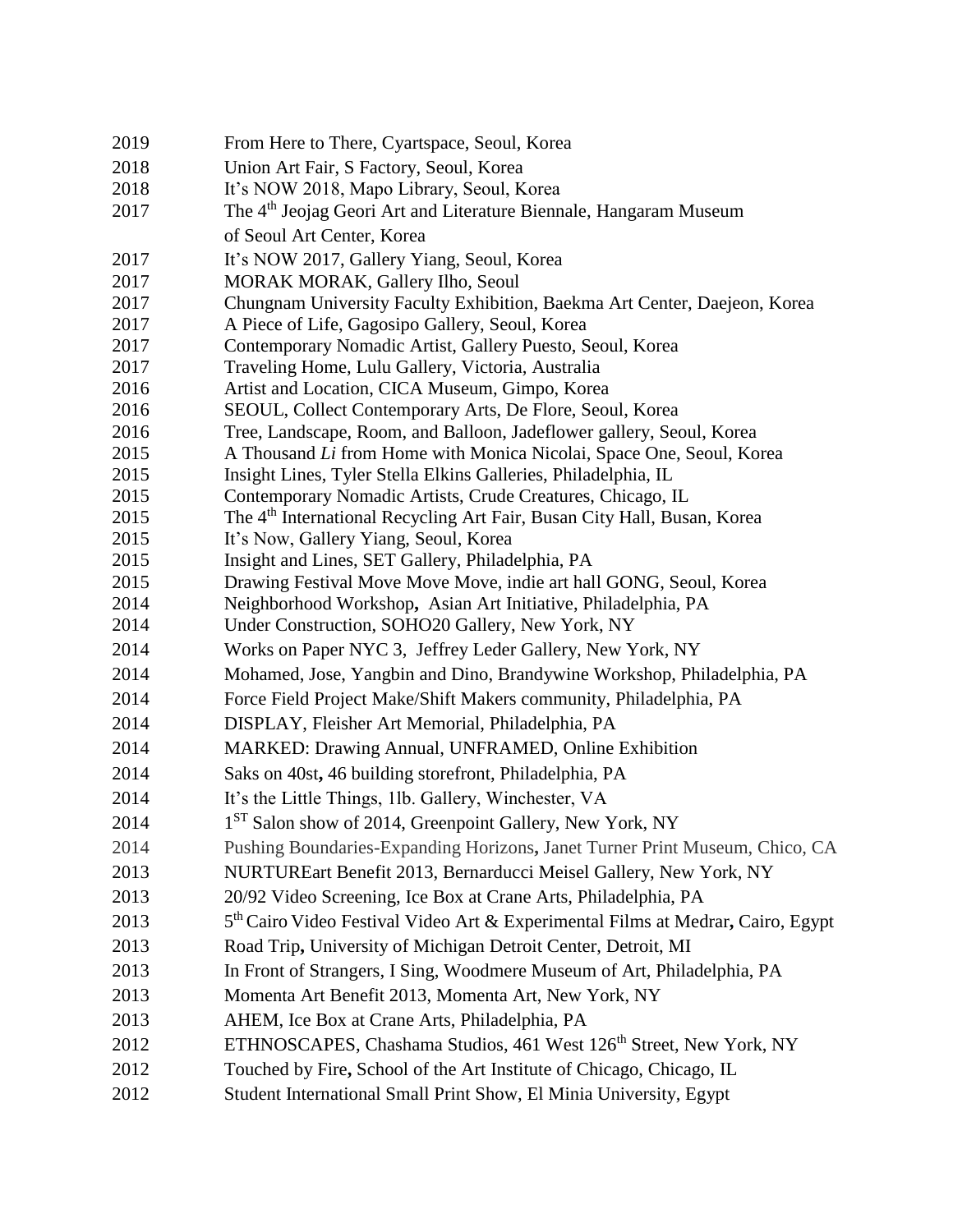| 2012 | DNSPE, Bradbury Gallery, Arkansas State University, AR                   |
|------|--------------------------------------------------------------------------|
| 2011 | Creativity in the workplace, Argo Consulting space, Chicago, IL          |
| 2011 | Rapstraction, Judith Klein Gallery, New Bedford, MA                      |
| 2011 | With Children, Navy pier Great Hall at Children's Museum, Chicago, IL    |
| 2011 | Nail Salon, Club Nuts, Chicago, IL                                       |
| 2011 | Korean-American Aesthetic, NEIU Fine Art Gallery Center. Chicago, IL     |
| 2011 | Embracing, KCC Art Center, Chicago, IL                                   |
| 2011 | Korean-American Day Art Exhibition, Daley Center and Radmancher Gallery, |
|      | Chicago, IL                                                              |
| 2011 | BFA Thesis Exhibition, Sullivan Gallery, Chicago, IL                     |
| 2010 | Imagination 76% - Observation 24%, SAIC, Chicago, IL                     |
| 2010 | Personal Evidence, Siragusa Gallery, Chicago, IL                         |
| 2008 | BFA Thesis Exhibition, K Art Center, Korea                               |
| 2006 | Dreaming Cosmetic, Gana Art Center, Seoul, Korea                         |
|      |                                                                          |

# **Curatorial Projects**

| 2019 | Co-curating From Here to There, Seoul Museum of Art Storage, Korea   |
|------|----------------------------------------------------------------------|
| 2019 | Co-curating From Here to There, Cyartspace, Seoul, Korea             |
| 2016 | BFA Exhibition of the Printmaking Department at Tyler School of Art, |
|      | Philadelphia, PA                                                     |
| 2014 | Illuminations AIRSPACE Gallery, Philadelphia, PA                     |
| 2014 | Friends and Neighbors AIRSPACE Gallery, Philadelphia, PA             |
| 2013 | Holiday Art Sale, AIRSPACE Gallery, Philadelphia, PA                 |
| 2013 | Young Artists, AIRSPACE Gallery, Philadelphia, PA                    |
| 2010 | 2011 Spring exhibitions, Sugs Gallery, SAIC, Chicago, IL             |

# **Bibliography**

| Waxman, Lori. "60wrd/min COVID Edition: Kera Mackenzie, Yangbin Park,              |
|------------------------------------------------------------------------------------|
| Linda Laino, Roland Santana." Newcity, November 13, 2020.                          |
| Koh, Minju. "The Significance of the Everyday Found on the Street." Artyjew        |
| 145 (2019): 60-62.                                                                 |
| Younghwa Kim. "The Local Narratives and Reinterpretation of the Community."        |
| Hansan Newspaper 19 January 2019                                                   |
| Park, Miri. "Do You Remember Hodori?" Online posting. 9 September 2017.            |
| Exploring Seongnam The in Official Blog of Seongnam                                |
| <http: 221088999765?redirect="Log&amp;from=postView" seongnamdiary.com=""></http:> |
|                                                                                    |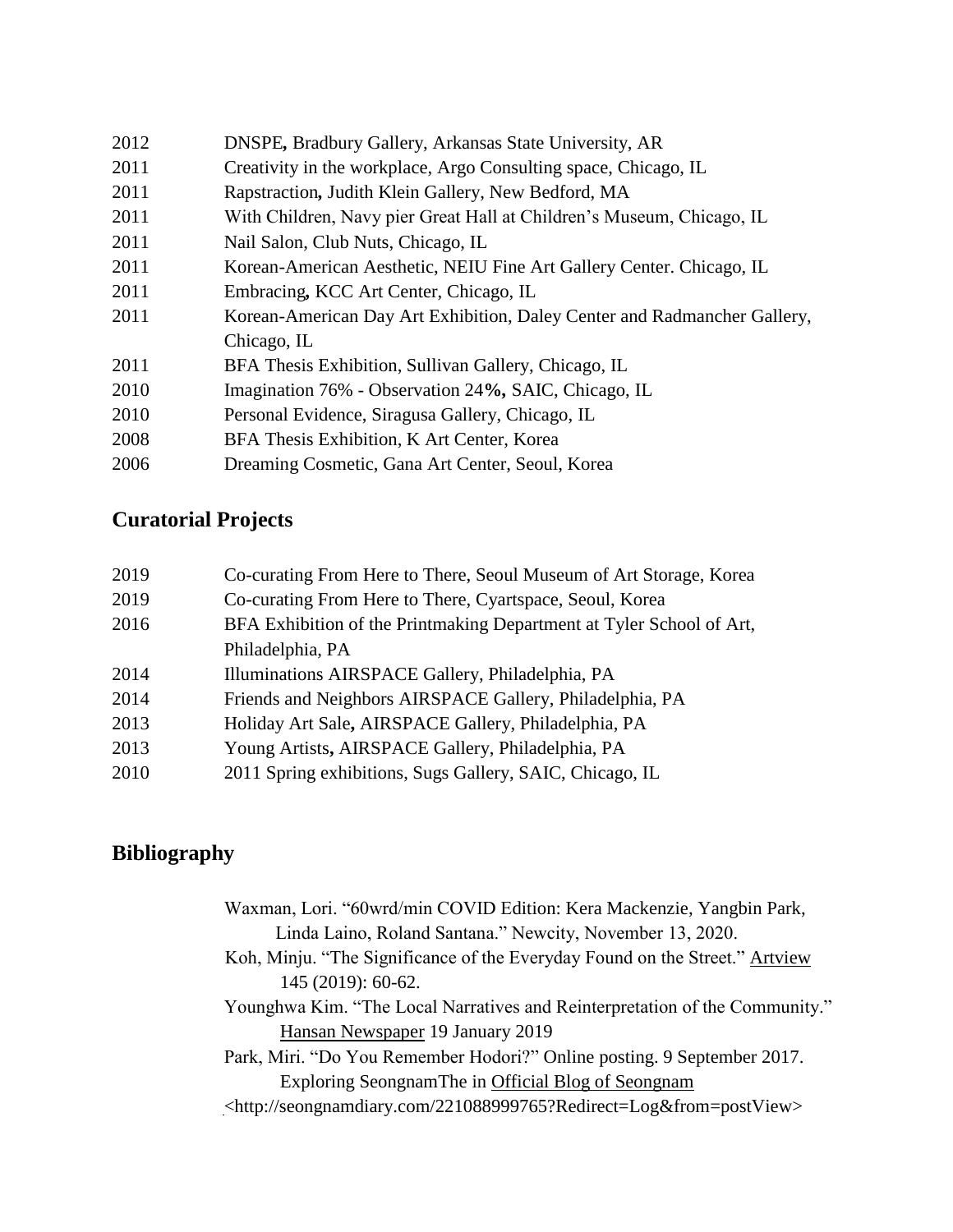- Min, Kyeonghwa. "25 years After 88 Seoul Olympic, Facing Myself from the Past." Gyenggi Newspaper on the Web 31 August 31 2017.
- <http://www.kgnews.co.kr/news/articleView.html?idxno=492532>
- Kim, Kookhui. "Seongnam Cultural Foundation, 1<sup>st</sup> Opening Exhibition." Kukje Newspaper on the Web 30 August 2017.
- <http://www.gukjenews.com/news/articleView.html?idxno=774084>

Kim, Seonghee. "1<sup>st</sup> Creative Space of Public Art's Opening Exhibition." E news today on the Web 30 August 2017.

<http://www.enewstoday.co.kr/news/articleView.html?idxno=1103522>

Kim, Sanghoon. "Reading a Picture, Seeing a Novel: Art and Literature Biennale." Newspaper on the Web 6 May 2017.

<http://www.news-paper.co.kr/news/articleView.html?idxno=11350>

Kim, Sanghoon "Organic Exchange between Art and Literature, Art and Literature Biennale." Newspaper on the Web 20 April 2017.

<http://www.news-paper.co.kr/news/articleView.html?idxno=10502>

Smallhouse, Sara. "Uncovering the Postcolonial Implications of Yangbin Park's The Cover Story." Diss. California State University, Chico, 2015.

Hong, Jiyu. "Yangbin Park's Solo Exhibition The Cover Story." WBnews on the Web 20 June 2015.

- Lee, Seunghun. "The Stories Contained within Faded Book Covers." Artnmap 71 (2015): 1.
- Castro, Heather. **"**At Home with Yangbin Park." Rev. of I Wasn't Doing Nothing, by Yangbin Park. PRINTERESTING 27 June 27. 2014.

<http://archive.printeresting.org/2014/06/27/at-home-with-yangbin-park-byheather-castro>

Castro, Heather*.* "I Wasn't Doing Nothing." Philadelphia: 40ST A.I.R, 2014. 3-6.

Vlas, Adelina. *"*Mohamed/Jose/Yangbin/Dino as told by Adelina." Brandywine Workshop, 2014.

- O'Malley, Thomas**. "**DISPLAY at Fleisher Art Memorial." Citypaper, 2014.
- Valerio, Willam**. "**Woodmere's annual juried show closes Labor Day." Chestnut hill local, August 14, 2013.

<http://www.chestnuthilllocal.com/2013/08/14/woodmeres-annual-juried-showcloses-labor-day>

Nelson, Dona and Rubens Ghenov. A Conversation with Donal Nelson and Rubens Ghenov. By Willam Valerio. Philadelphia: Woodemere Art Museum, 2013. 19-20.

Ghenov, Rubens. Audio Review on Goodbye Mr. Kim by Yangbin Park. Soundcloud, 2013

<https://soundcloud.com/woodmereartmuseum/rubens-ghenov-on-goodbye-mr>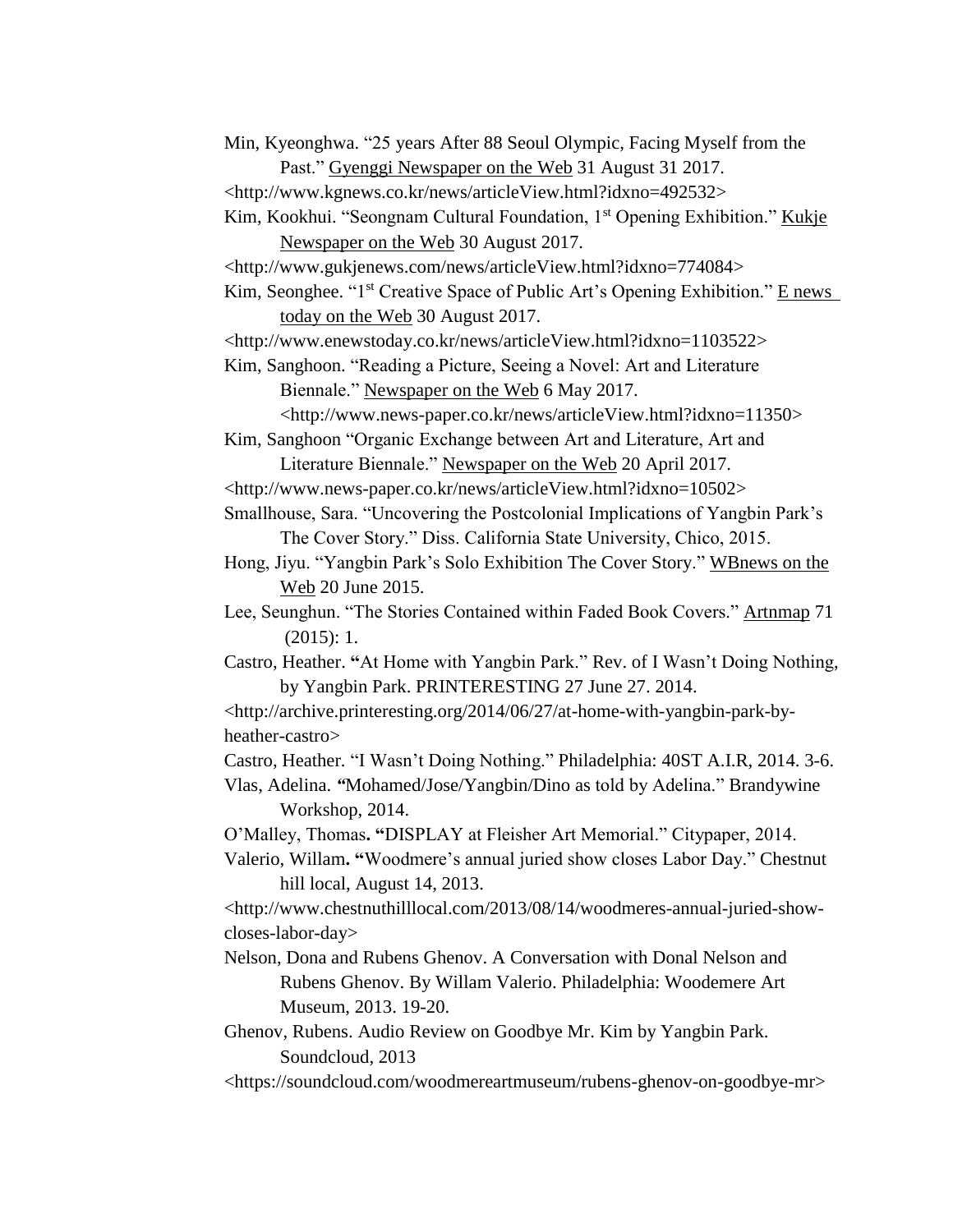#### Cavallo, Bradly. "TYLER MFA 2013.**"** Rev. of The Cover Story, by Yangbin Park. Philadelphia: Temple University, 2013. 78-81. Waddell, Roberta. Juror's Statement. Jonesboro: Bradbury Gallery, 2012. 4-5, 35.

#### **Publications**

|      | 2022(forthcoming) Contributing artist. Repair. Mid America Print Council Journal.             |
|------|-----------------------------------------------------------------------------------------------|
| 2021 | Contributing artist. Hmm Photography and Printmaking Zine curated by                          |
|      | Somewhere in Between. 2021.                                                                   |
| 2021 | Featured artist. Okanagan Print Triennial. Vernon: Vernon Public Art Gallery,                 |
|      | 2021.98-101.                                                                                  |
| 2020 | Contributing artist. The HAND issue 30. 2020.                                                 |
| 2019 | Author. When The Sun Is No Longer Bright. Seoul: Datzbooks, 2019.                             |
| 2019 | Contributor. The Archive of the 1 <sup>st</sup> Artists at Shinheung Creative Space of Public |
|      | Art. Seongnam: Seongnam Cultural Foundation, 2019.                                            |
| 2018 | Contributing artist. The HAND issue 20 April. 2018: 53.                                       |
| 2017 | Lee, Yula. Interview. ABN News. ABN. Seongnam. 15 September 2017.                             |
|      | <https: news="" newsdetail.do?newseq="86665" www.abn.co.kr=""></https:>                       |
| 2017 | Contributor. Reading Art, Seeing Literary. Seoul: Hwarimwon, 2017. 22-35.                     |
| 2015 | Featured exhibition. "Ten thousand Li back Home." Dodooba magazine. 2015.                     |
|      | <https: guide_details.php?ref_id="2461&amp;feature_type=0" www.dodooba.com=""></https:>       |
| 2015 | Kim, Jeongung. Personal Interview with Why Art in Seoul. 2015                                 |
|      | <http: ?p="1482" whyartinseoul.com=""></http:>                                                |
| 2014 | Awarded artist. Pushing Boundaries Expanding Horizons. Chico: Janet Turner                    |
|      | Print Museum, 2014.                                                                           |
| 2013 | Featured artist. 5 <sup>th</sup> Cairo Video Festival Video art & Experimental Flims. 2013.   |
|      | 167-168.                                                                                      |
| 2012 | Featured artist. Ethnoscapes. New York: Konnotation Press, 2012.                              |
| 2011 | Featured artist. SAIC Thesis Exhibitions & Presentations. Chicago: SAIC, 2011. 5              |

### **Teaching**

#### Courses Taught

2021-2022 Muhlenberg College, Allentown, PA Printmaking II & III: Screenprinting and Intaglio (Self-publication and Portfolio Exchange)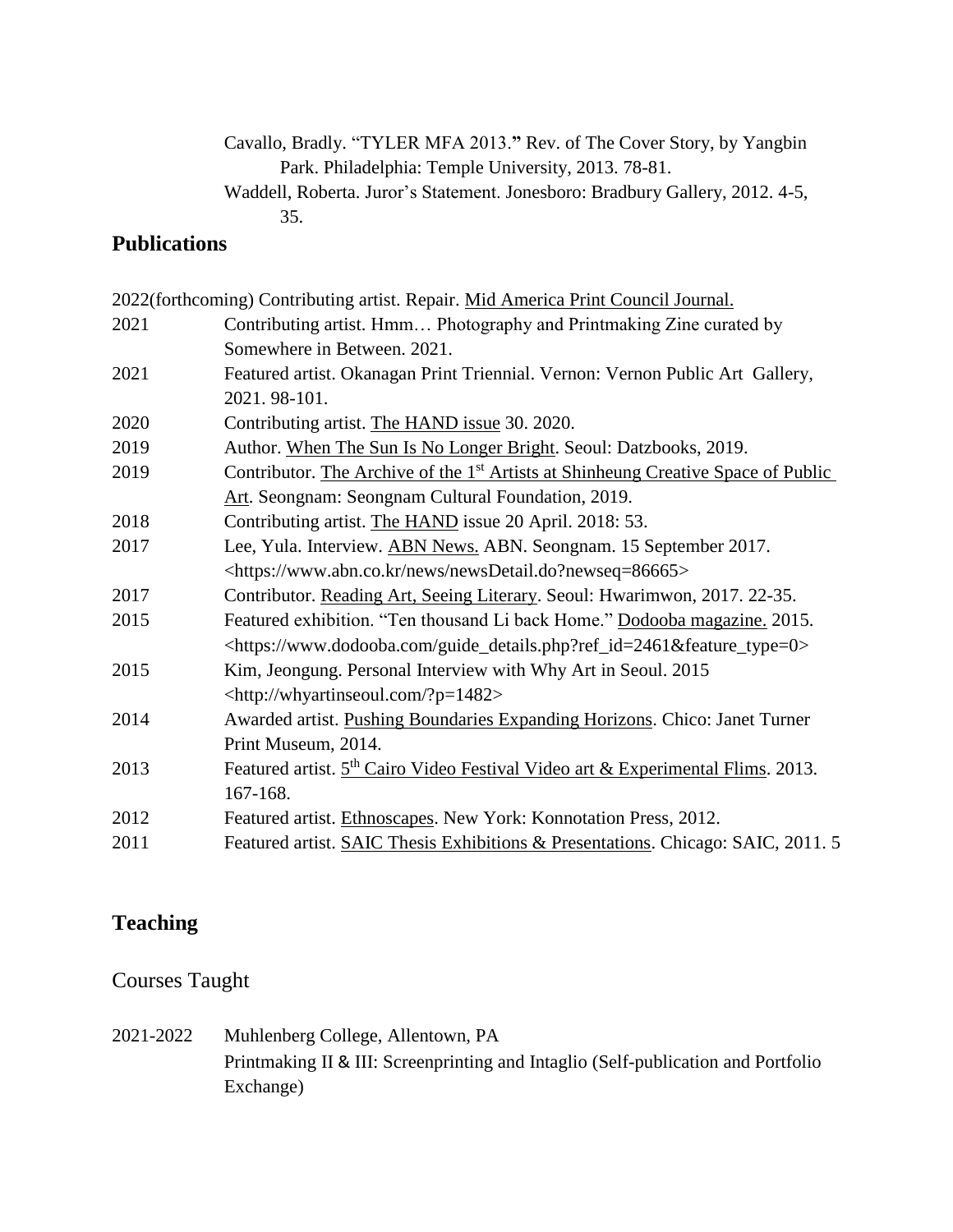|           | Two sections of Printmaking I: Relief, Intaglio, and Lithography            |
|-----------|-----------------------------------------------------------------------------|
|           | Two sections of Printmaking I: Relief, Screenprinting, and Intaglio         |
|           | Drawing I: (Foundational Figurative & Abstract drawing)                     |
| 2016-2021 | Chungnam National University, Daejeon, Korea                                |
|           | Printmaking II: Advanced Print Media (Interdisciplinary & Collaborative)    |
|           | Printmaking Online: Digital Printmaking and Book Design (Interdisciplinary) |
|           | Printmaking Intro: Foundational printmaking (Screen printing & Relief)      |
|           | Printmaking I: Analogue & Digital Hybrid (Drawing-based printmaking &       |
|           | Photomechanical-based printmaking)                                          |
|           | Printmaking II: Advanced Print Media (Interdisciplinary & Collaborative)    |
|           | Printmaking I: Fabric Printing and Materials (Screen printing & Relief)     |
|           | Printmaking II: Installation and Space (Interdisciplinary & Collaborative)  |
| 2018      | Seoul Women's University, Seoul, Korea                                      |
|           | Printmaking I: Fabric Printing and Pattern Design (Screen printing)         |
| 2013-2014 | Center For Creative Works at Resources Human Development, Philadelphia, PA  |
|           | Drawing (Foundational Figurative & Abstract drawing)                        |
|           | Printmaking (Intaglio & Relief)                                             |
|           | Papermaking (Handmade papermaking)                                          |
|           |                                                                             |

## **Technical Expertise**

| Printmaking        | Intaglio, Relief, Screen printing, Lithography, Monotype, Transfer,<br>Digital, Photographic, Hybrid, etc.                                                                                                                                |
|--------------------|-------------------------------------------------------------------------------------------------------------------------------------------------------------------------------------------------------------------------------------------|
| Painting & Drawing | All traditional and contemporary processes.                                                                                                                                                                                               |
| <b>Fiber Arts</b>  | Fabric printing, Pattern design, Papermaking, Dyeing, Bookmaking                                                                                                                                                                          |
| Digital Design     | Software: Adobe Photoshop, Illustrator, InDesign, Lightroom, Premiere<br>Microsoft Word, PowerPoint, Mac OS, Windows<br>Hardware: Large format printers, laser cutting machine                                                            |
| Interdisciplinary  | I have emphasized the exploration of non-traditional and extended<br>media as a crucial component of my teaching. I encourage students<br>to expand the boundaries of media and incorporate various forms of arts<br>into their projects. |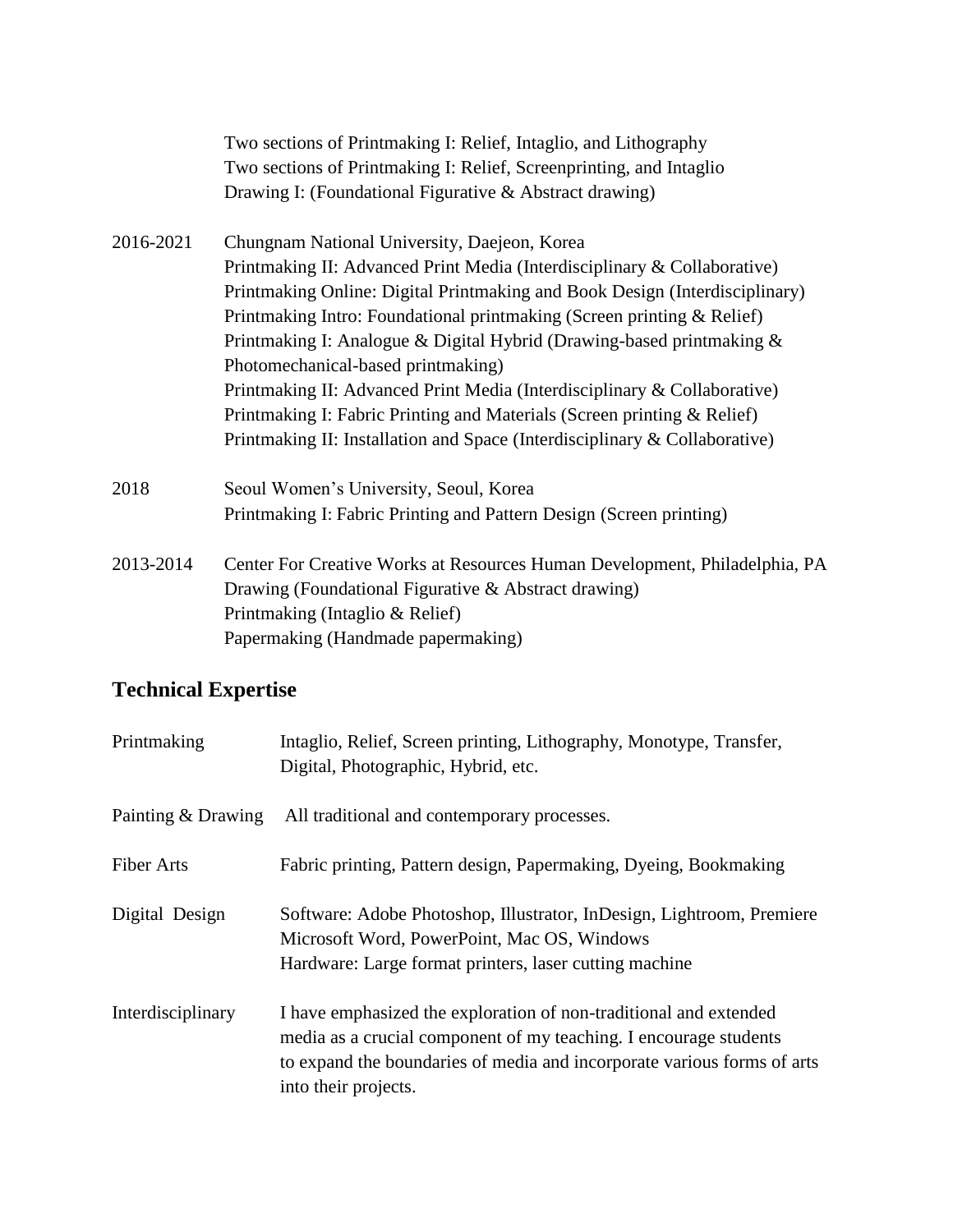Facilities and Departmental Management

I have successfully improved the printmaking environment at Chungnam National University by advising the department on printmaking equipment, tools, supplies, and studio maintenance. I have also managed budgets and inventories for the printmaking courses. At Tyler School of Art, I worked with a technician to maintain the print studios; my duties included mixing and refilling various chemicals and solutions in the Intaglio, Relief, Screenprinting, and Lithography areas, as well as organizing and maintaining materials and inks in the storages and cabinets in the print studios. In addition, I founded a fully-functioning printmaking studio in Seoul and designed the entire studio space and environment, managing the print shop, supplies, and budget, and developing the workshop programs. Currently, I am responsible for the printmaking program at Muhlenberg College, managing and overseeing all of the affairs related to printmaking and its environment.

#### **Community Service**

| Community Outreach Project, Sinheung Creative Space of Public Art,           |
|------------------------------------------------------------------------------|
| Seongnam, Korea                                                              |
| After School Workshop, Samuel Huey Public School, Philadelphia, PA           |
| Exhibition Assistant, NUTUREart Benefit 201, Bernarducci Meisel Gallery, New |
| York                                                                         |
| Event Assistant, The Rotunda, Philadelphia                                   |
| Passport to Korea, Children's Museum, Chicago                                |
| Children's Day Workshop Assistant, Korean Cultural Center                    |
| Event Assistant, Sugs Gallery, SAIC                                          |
| Exhibition Assistant, "Christmas Art Sale," Posco Museum, Seoul, Korea       |
|                                                                              |

**Conference** 

| 2022 | Southern Graphics Council International Annual Conference, Madison     |
|------|------------------------------------------------------------------------|
| 2016 | Southern Graphics Council International Annual Conference, Portland    |
| 2012 | Southern Graphics Council International Annual Conference, New Orleans |

#### Memberships

College Art Association Southern Graphics Council International

#### **Professional Experience**

2019 Founder of Printmaking Studio, The Print Park, Seoul, Korea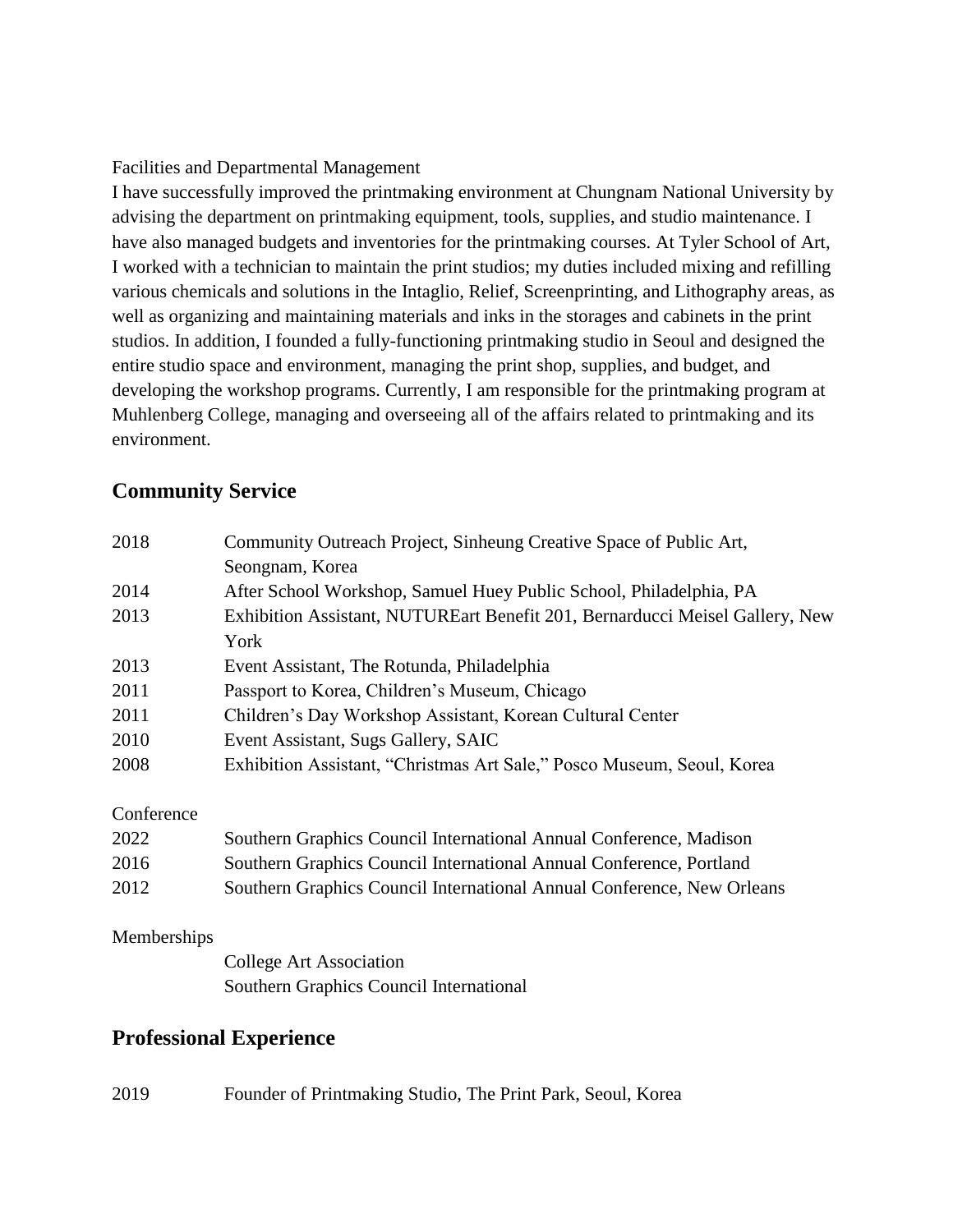| 2014-2016 | Editor and Translator of Arts, Transarts, Seoul, Korea                         |
|-----------|--------------------------------------------------------------------------------|
| 2013-2014 | Teaching Artist, Center for Creative Works at Resources Human Development,     |
|           | Philadelphia, PA                                                               |
| 2012-2013 | Graduate Assistant to the Printmaking Dept. at Temple University, Philadephia, |
|           | PА                                                                             |

#### **Awards**

| 2020 | New Prints Mentorship Award, International Print Center New York, NY                         |
|------|----------------------------------------------------------------------------------------------|
| 2019 | Finalists, 94 <sup>th</sup> Annual International Competition, Print Center, Philadelphia, PA |
| 2015 | Awards for Excellent Artists, The 8 <sup>th</sup> New Discourse Exhibition, Cyart Space,     |
|      | Seoul, Korea                                                                                 |
| 2014 | Exhibition Merit Award, 10th National Print Competition, Janet Turner Print                  |
|      | Museum, Chico, California                                                                    |
| 2014 | 2014 Spring/SummerApprenticeship, Fabric Workshop and Museum,                                |
|      | Philadelphia, PA                                                                             |
| 2013 | Dean's Grant, Tyler School of Art, Philadelphia                                              |
| 2012 | Academic Internship and Scholarship, Tyler School of Art, Philadelphia, PA                   |
| 2009 | Merit Scholarship, School of the Art Institute of Chicago, Chicago, IL                       |
|      |                                                                                              |

#### **Residencies**

| 2019      | Mi-Lab Mokuhanga Workshop, Mi-Lab Tokyo / CfSHE, Tokyo, Japan               |
|-----------|-----------------------------------------------------------------------------|
| 2017-2019 | Creative Space of Public Art, Seongnam Cultural Foundation, Seongnam, Korea |
| 2014      | 40 <sup>th</sup> Street Artist in Residence, Philadelphia, PA               |

# **Visiting Artist Lectures and Open Studios**

| 2021 | Visiting Artist Lecture at Tyler School of Art and Architecture, Philadelphia, PA |
|------|-----------------------------------------------------------------------------------|
|      | Zoom)                                                                             |
| 2021 | Public Artist Talk at Vernon Public Art Gallery, Vernon, Canada (Zoom)            |
| 2020 | Visiting Artist Lecture at Marshall University, Huntington, WV (Zoom)             |
| 2019 | Sungshin Women's University, Seoul, Korea                                         |
| 2019 | Open Studio at Sinheung Creative Space of Public Art, Seongnam, Korea             |
| 2014 | POST Made In Philly West of Broad, Philadelphia, PA                               |
| 2012 | Open Studio at Tyler School of Art, Philadelphia, PA                              |

#### **Public Collections**